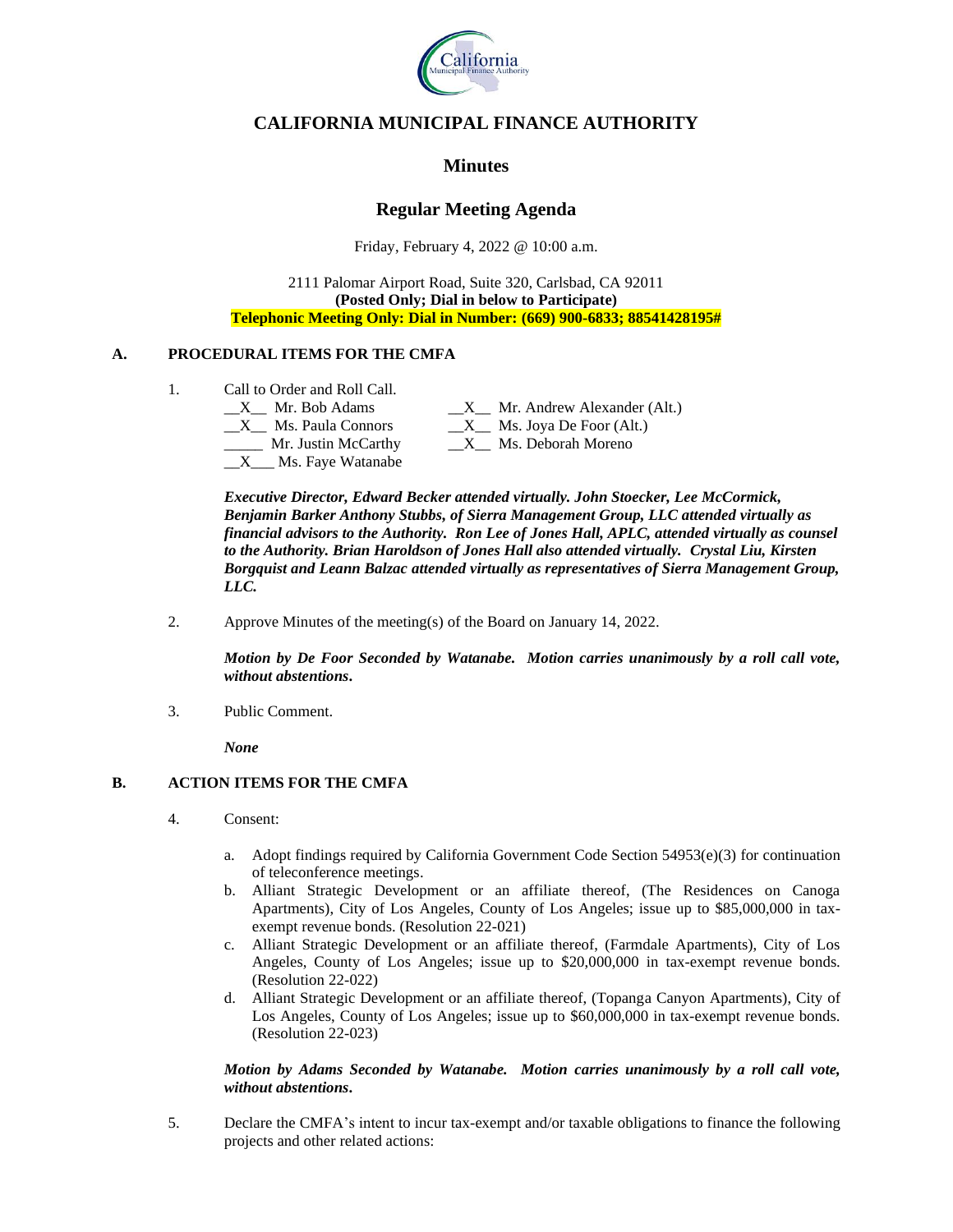- a. Armory Arts Collective, LP, (Armory Arts Collective Apartments), City of Long Beach, County of Los Angeles; issue up to \$26,000,000 in tax-exempt and/or taxable revenue bonds. (Resolution 22-024) *Motion by Moreno Seconded by Adams. Motion carries unanimously by a roll call vote, without abstentions***.**
- b. Thomas Safran & Associates Development Inc. or an affiliate thereof on behalf of Green Hotel Pasadena Housing LP, (Green Hotel Apartments), City of Pasadena, County of Los Angeles; issue up to \$60,000,000 in tax-exempt and/or taxable revenue bonds. (Resolution 22-025)

#### *Motion by Watanabe Seconded by Moreno. Motion carries unanimously by a roll call vote, without abstentions***.**

c. 710 Broadway, LLC, (710 Broadway Apartments), City of Santa Monica, County of Los Angeles; issue up to \$350,000,000 in tax-exempt and/or taxable revenue bonds. (Resolution 22-026)

#### *Motion by De Foor Seconded by Adams. Motion carries unanimously by a roll call vote, without abstentions***.**

d. California Safe Soil, LLC, a Delaware limited liability company, Unincorporated County of Sacramento; issue up to \$70,000,000 in tax-exempt and/or taxable revenue bonds. (Resolution 22-027)

#### *Motion by Adams Seconded by De Foor. Motion carries unanimously by a roll call vote, without abstentions***.**

- 6. Authorize the issuance of revenue bonds or other obligations to finance or refinance the following projects, the execution and delivery of related documents, and other related actions:
	- a. CHISPA East Garrison, L.P., a California limited partnership, (CHISPA East Garrison Apartments), Unincorporated County of Monterey; issue up to \$27,744,207 in tax-exempt and/or taxable revenue bonds. (Resolution 22-028)

#### *Motion by Adams Seconded by Moreno. Motion carries unanimously by a roll call vote, without abstentions***.**

b. Valencia Garden LP, a California limited partnership, (Valencia Garden Apartments), City of Orange, County of Orange; issue up to \$20,000,000 in tax-exempt and/or taxable revenue bonds. (Resolution 22-029)

#### *Motion by Adams Seconded by Moreno. Motion carries unanimously by a roll call vote, without abstentions***.**

c. Santa Fe Commons I L.P., (Santa Fe Commons Apartments, Phase I), City of Tulare, County of Tulare; issue up to \$33,000,000 in tax-exempt and/or taxable revenue bonds. (Resolution 22-030)

#### *Motion by Adams Seconded by Moreno. Motion carries unanimously by a roll call vote, without abstentions***.**

d. IH Three21 Belmont LLC, a limited liability company duly incorporated and in good standing under the laws of the State of California, (Integrity Portfolio), Cities of San Leandro, Hayward & Belmont, Counties of Alameda and San Mateo; issue up to \$155,000,000 in taxexempt and/or taxable revenue bonds. (Resolution 22-031)

#### *Motion by Moreno Seconded by De Foor. Motion carries unanimously by a roll call vote, without abstentions***.**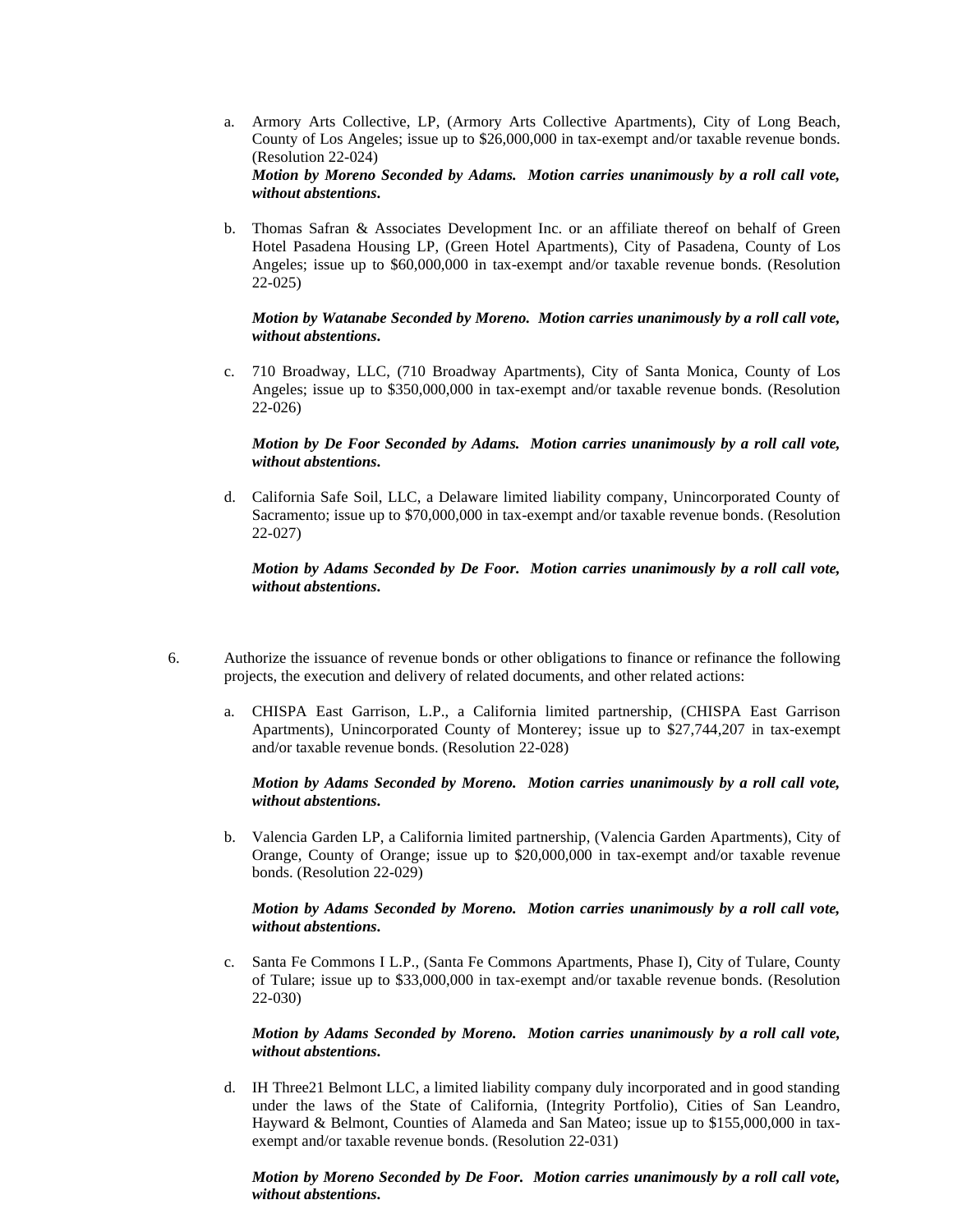7. Discuss and Approve Representatives of Sierra Management Group, LLC.

*Motion by Watanabe Seconded by Moreno. Motion carries unanimously by a roll call vote, without abstentions***.**

*Executive Director, Edward Becker attended virtually. John Stoecker, Lee McCormick, Benjamin Barker Anthony Stubbs, of Sierra Management Group, LLC attended virtually as financial advisors to the Authority. Ron Lee of Jones Hall, APLC, attended virtually as counsel to the Authority. Brian Haroldson of Jones Hall also attended virtually. Crystal Liu and Kirsten Borgquist attended virtually as representatives of Sierra Management Group, LLC.*

8. Discuss and Approve the Audit, Finance and Professional Services Subcommittees.

*Motion by Moreno Seconded by Adams. Motion carries unanimously by a roll call vote, without abstentions***.**

*Justin McCarthy joined the meeting.*

### **C. INFORMATIONAL ITEMS FOR THE CMFA**

- 9. Administrative Issues.
	- a. Executive Director Report
	- b. Marketing Update
	- c. Membership Update
	- d. Transaction Update
	- e. Legislative Update
	- f. Legal Update

### 10. Adjournment.

*Motion by Moreno Seconded by Adams. Motion carries unanimously by a roll call vote, without abstentions***.**

Address for public inspection of certain meeting materials distributed to the Board of Directors: 2111 Palomar Airport Road, Suite 320, Carlsbad, California 92011.

A request for disability-related modification or accommodation, including auxiliary aids or services, may be made by any person with a disability who requires a modification or accommodation to participate in the public meeting by contacting Matt France, (760) 502-0050, [mfrance@cmfa-ca.com,](mailto:mfrance@cmfa-ca.com) 2111 Palomar Airport Rd, Suite 320, Carlsbad, CA 92011.

| This<br>2-nage agenda was<br>-a<br>-nosted | or | ______ |  |
|--------------------------------------------|----|--------|--|
| $\sim$<br>Signed                           |    |        |  |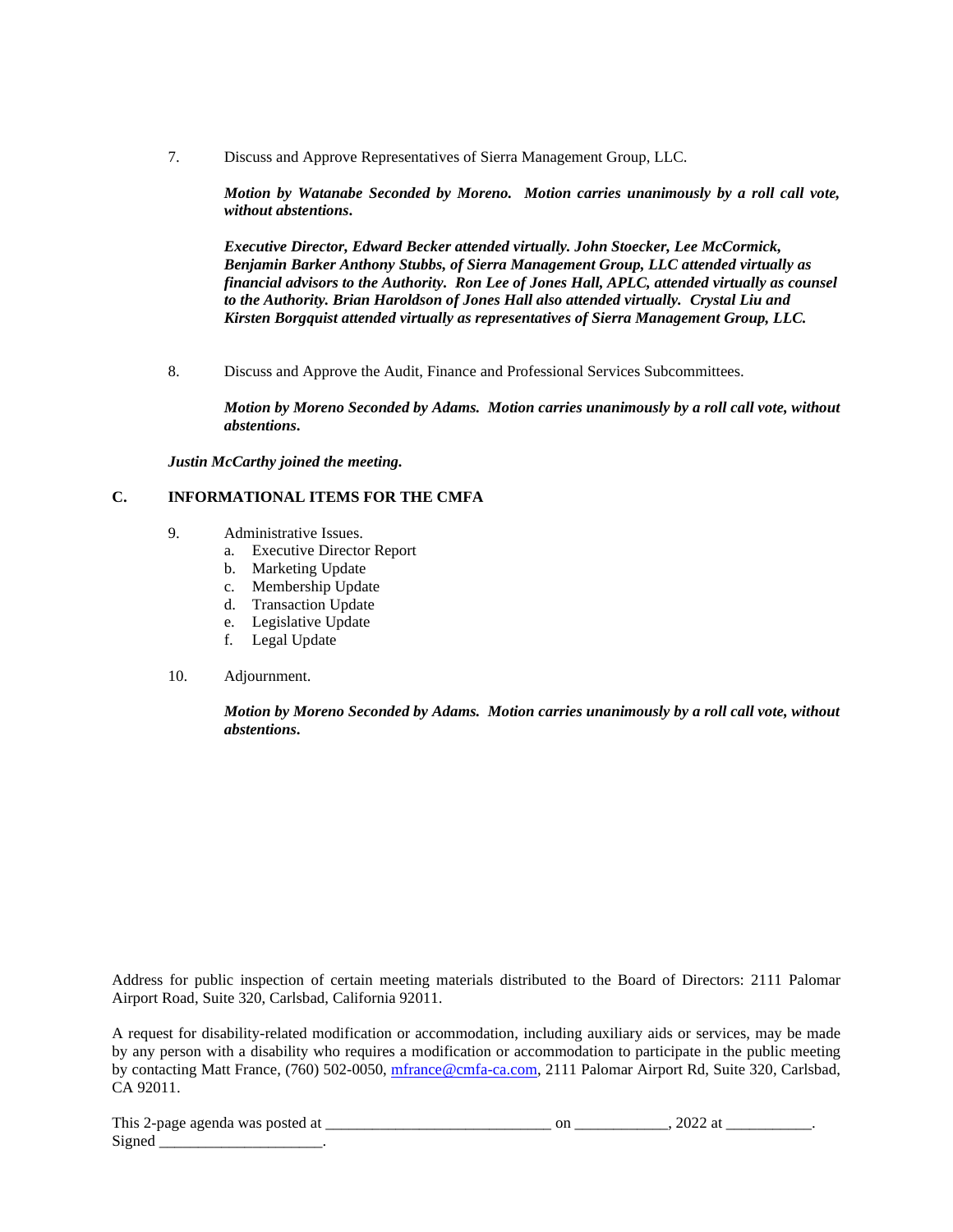

# **CALIFORNIA FOUNDATION FOR STRONGER COMMUNITIES**

## **Minutes**

# **Regular Meeting Agenda**

Friday, February 4, 2022 @ 10:00 a.m.

2111 Palomar Airport Road, Suite 320, Carlsbad, CA 92011 **(Posted Only; Dial in below to Participate) Telephonic Meeting Only: Dial in Number: (669) 900-6833; 88541428195#**

### **A. PROCEDURAL ITEMS FOR THE CFSC**

1. Call to Order and Roll Call.

| Mr. Bob Adams       | Mr. Andrew Alexander (Alt.) |
|---------------------|-----------------------------|
| Ms. Paula Connors   | Ms. Joya De Foor (Alt.)     |
| Mr. Justin McCarthy | Ms. Deborah Moreno          |
| Ms. Faye Watanabe   |                             |

*Executive Director, Edward Becker attended virtually. John Stoecker, Lee McCormick, Benjamin Barker Anthony Stubbs, of Sierra Management Group, LLC attended virtually as financial advisors to the Authority. Ron Lee of Jones Hall, APLC, attended virtually as counsel to the Authority. Brian Haroldson of Jones Hall also attended virtually. Crystal Liu, Kirsten Borgquist and Leann Balzac attended virtually as representatives of Sierra Management Group, LLC.*

2. Approve Minutes of the meeting(s) of the Board on January 14, 2022.

*Motion by Adams Seconded by Moreno. Motion carries unanimously by a roll call vote, without abstentions***.**

3. Public Comment.

*None*

## **B. ACTION ITEMS FOR THE CFSC**

- 4. Consent:
	- a. Adopt findings required by California Government Code Section 54953(e)(3) for continuation of teleconference meetings.

*Motion by Adams Seconded by Moreno. Motion carries unanimously by a roll call vote, without abstentions***.**

*Ben Meeker joined the meeting as a representative of Sierra Management Group, LLC..*

5. Elect Board and Officers for the CFPF, CFSC and CMFA. [Other SFA's?]

*Motion by Adams Seconded by Connors. Motion carries unanimously by a roll call vote, without abstentions***.**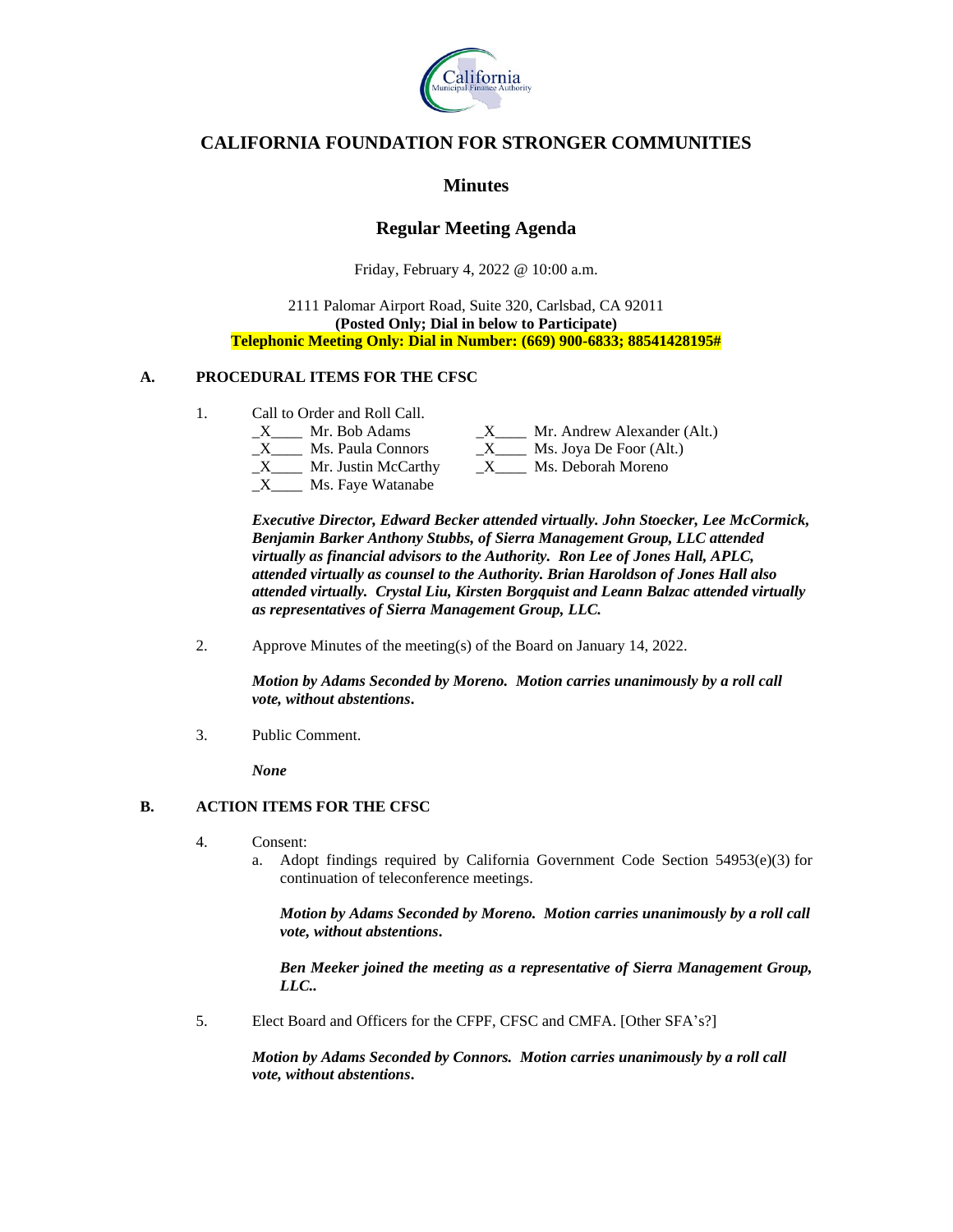6. Discuss and Approve the Audit, Finance and Professional Services Subcommittees.

*Motion by Adams Seconded by Moreno. Motion carries unanimously by a roll call vote, without abstentions***.**

7. Discuss and Approve Charitable Donation Recipients.

*The Board, by unanimous vote, approved a \$30,000 grant to Bay Area Rescue Mission. Motion by Watanabe and Seconded by Moreno; Motion carries unanimously by a roll call vote, without abstentions.* 

*The Board, by unanimous vote, approved a \$5,000 grant to CASA El Dorado. Motion by Connors and Seconded by Adams; Motion carries unanimously by a roll call vote, without abstentions.* 

*The Board, by unanimous vote, approved a \$10,000 grant to CASA of the Eastern Sierra. Motion by Connors and Seconded by Adams; Motion carries unanimously by a roll call vote, without abstentions.* 

*The Board, by unanimous vote, approved a \$5,000 grant to Court Appointed Special Advocate of Humboldt. Motion by Connors and Seconded by Adams; Motion carries unanimously by a roll call vote, without abstentions.* 

*The Board, by unanimous vote, approved a \$5,000 grant to Court Appointed Special Advocates of Del Norte County. Motion by Connors and Seconded by Adams; Motion carries unanimously by a roll call vote, without abstentions.* 

*The Board, by unanimous vote, approved a \$10,000 grant to Court Appointed Special Advocates of Fresno and Madera Counties (\$5,000 to each county). Motion by Connors and Seconded by Adams; Motion carries unanimously by a roll call vote, without abstentions.* 

*The Board, by unanimous vote, approved a \$10,000 grant to Nexus Youth and Family Services (\$5,000 to each Amador and Calaveras counties). Motion by Connors and Seconded by Adams; Motion carries unanimously by a roll call vote, without abstentions.* 

*The Board, by unanimous vote, approved a \$20,000 grant to Northern Valley Catholic Social Services, Inc. (\$5,000 to each Butte, Glenn, Tehama, Shasta counties). Motion by Connors and Seconded by Adams; Motion carries unanimously by a roll call vote, without abstentions.* 

*The Board, by unanimous vote, approved a \$5,000 grant to The Friends of Alameda CASA, Inc. Motion by Connors and Seconded by Adams; Motion carries unanimously by a roll call vote, without abstentions.*

8. Discuss and Approve Representatives of Sierra Management Group, LLC.

*Motion by Moreno Seconded by Adams. Motion carries unanimously by a roll call vote, without abstentions***.**

### **C. INFORMATIONAL ITEMS FOR THE CFSC**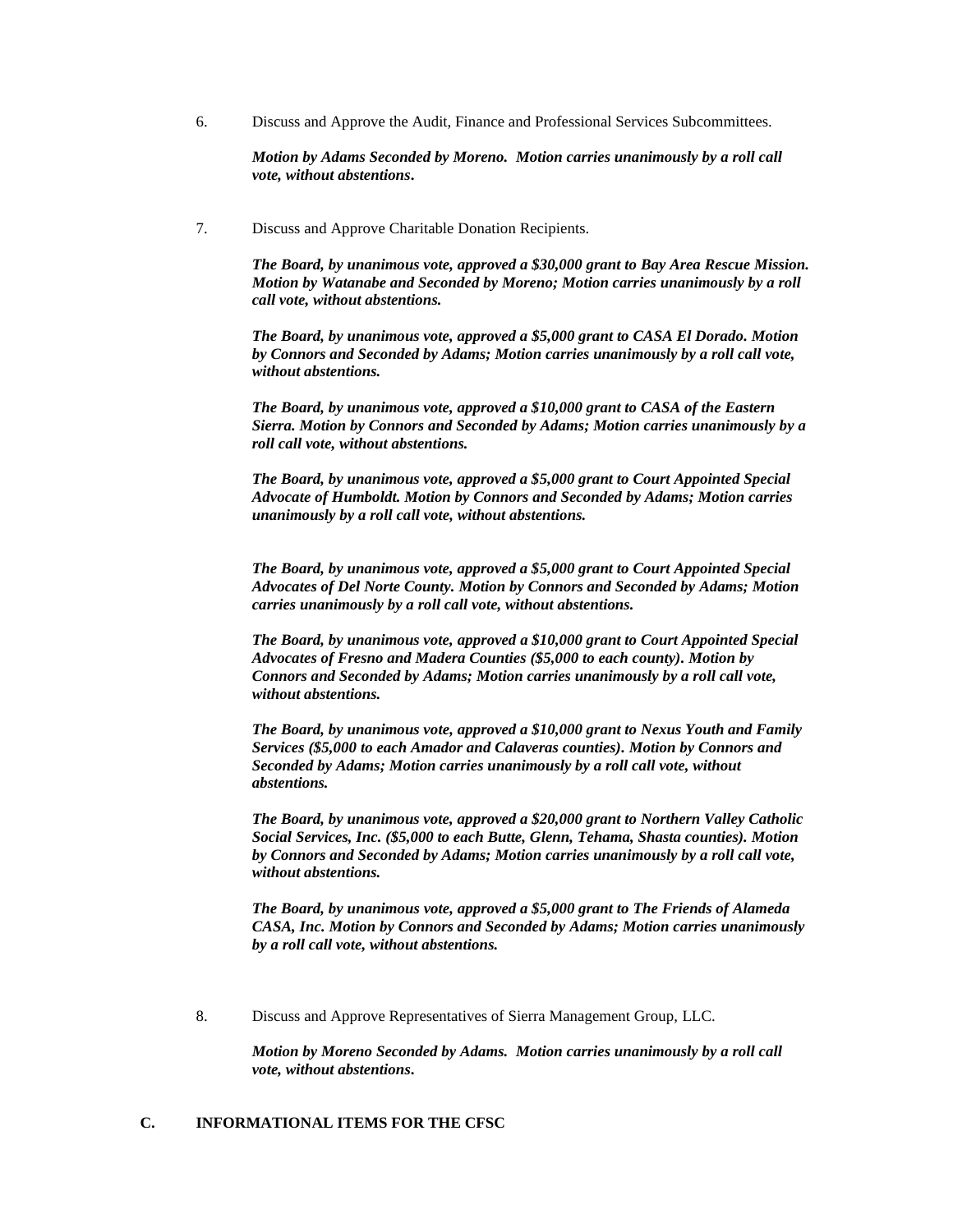- 9. Administrative Issues. a. Executive Director Report
- 10. Adjournment.

Address for public inspection of certain meeting materials distributed to the Board of Directors: 2111 Palomar Airport Road, Suite 320, Carlsbad, California 92011.

A request for disability-related modification or accommodation, including auxiliary aids or services, may be made by any person with a disability who requires a modification or accommodation in order to participate in the public meeting by contacting Matt France, (760) 502-0050, [mfrance@cmfa-ca.com,](mailto:mfrance@cmfa-ca.com) 2111 Palomar Airport Rd, Suite 320, Carlsbad, CA 92011.

This 1-page agenda was posted at \_\_\_\_\_\_\_\_\_\_\_\_\_\_\_\_\_\_\_\_\_\_\_\_\_\_\_\_\_ on \_\_\_\_\_\_\_\_\_\_\_\_, 2022 at \_\_\_\_\_\_\_\_\_\_\_\_\_\_\_. Signed \_\_\_\_\_\_\_\_\_\_\_\_\_\_\_\_\_.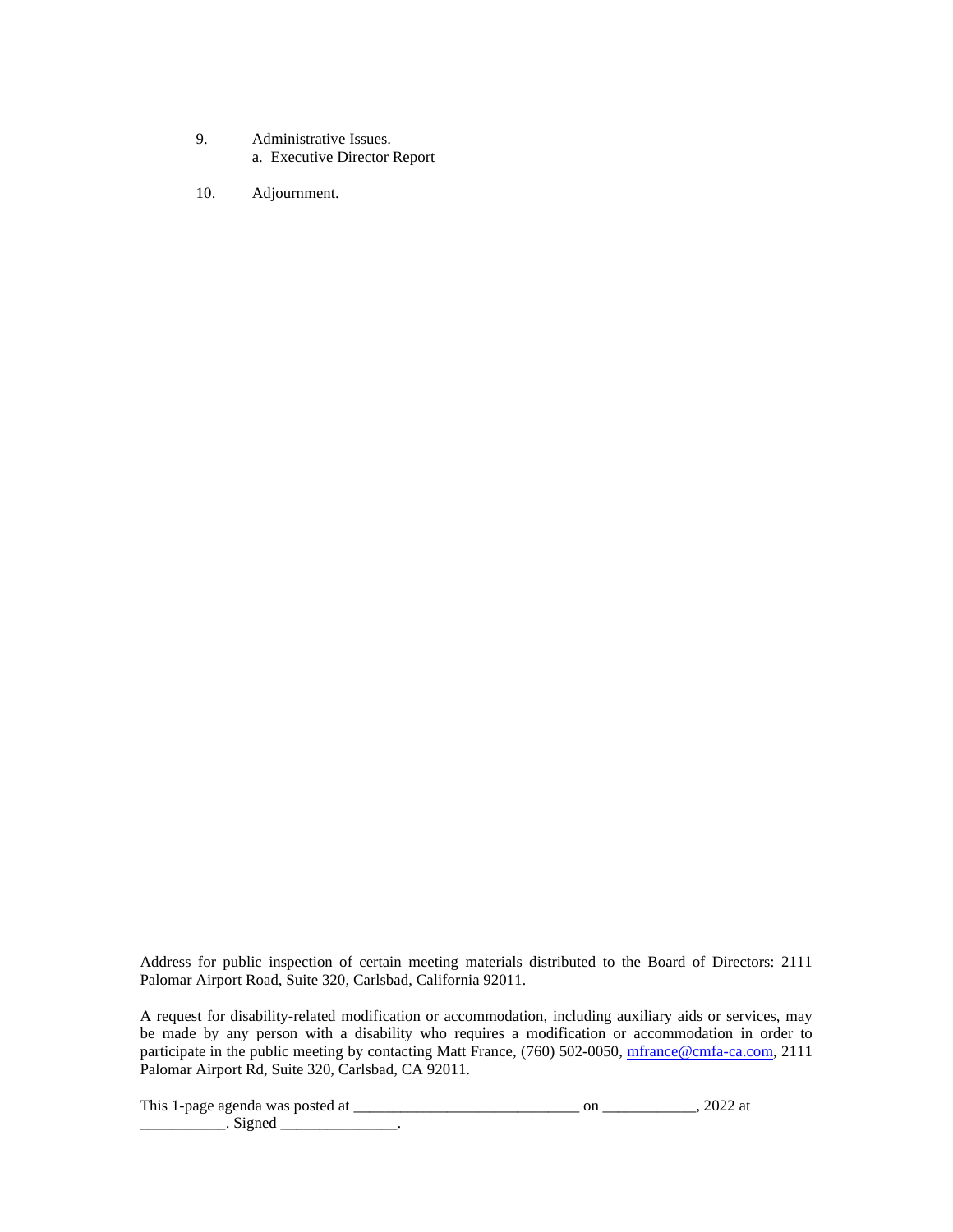

# **CALIFORNIA FOUNDATION FOR PUBLIC FACILITIES**

## **Minutes**

# **Regular Meeting Agenda**

Friday, February 4, 2022 @ 10:00 a.m.

2111 Palomar Airport Road, Suite 320, Carlsbad, CA 92011; and 13838 Meadow Lane, Lytle Creek, CA 92358-0239 **(Posted Only; Dial in below to Participate) Telephonic Meeting Only: Dial in Number: (669) 900-6833 Access Code: 88541428195#**

### **A. PROCEDURAL ITEMS FOR THE CFPF**

1. Call to Order and Roll Call.

| Mr. Bob Adams       | Mr. Andrew Alexander(Alt) |
|---------------------|---------------------------|
| Ms. Paula Connors   | Ms. Joya De Foor (Alt)    |
| Mr. Justin McCarthy | Ms. Deborah Moreno        |
| Ms. Faye Watanabe   |                           |

*Executive Director, Edward Becker attended virtually. John Stoecker, Lee McCormick, Benjamin Barker Anthony Stubbs, of Sierra Management Group, LLC attended virtually as financial advisors to the Authority. Ron Lee of Jones Hall, APLC, attended virtually as counsel to the Authority. Brian Haroldson of Jones Hall also attended virtually. Crystal Liu, Kirsten Borgquist and Leann Balzac attended virtually as representatives of Sierra Management Group, LLC.*

2. Approve Minutes of the meeting(s) of the Board on September 17, 2021.

*Motion by Adams Seconded by Moreno. Motion carries unanimously by a roll call vote, without abstentions***.**

3. Public Comment.

*None*

## **B. ACTION ITEMS FOR THE CFPF**

- 4. Consent:
	- a. Adopt findings required by California Government Code Section  $54953(e)(3)$  for continuation of teleconference meetings.

*Motion by Moreno Seconded by McCarthy. Motion carries unanimously by a roll call vote, without abstentions***.**

5. Discuss and Approve the Audit, Finance and Professional Services Subcommittees.

*Motion by Adams Seconded by Moreno. Motion carries unanimously by a roll call vote, without abstentions***.**

## **C. INFORMATIONAL ITEMS FOR THE CFPF**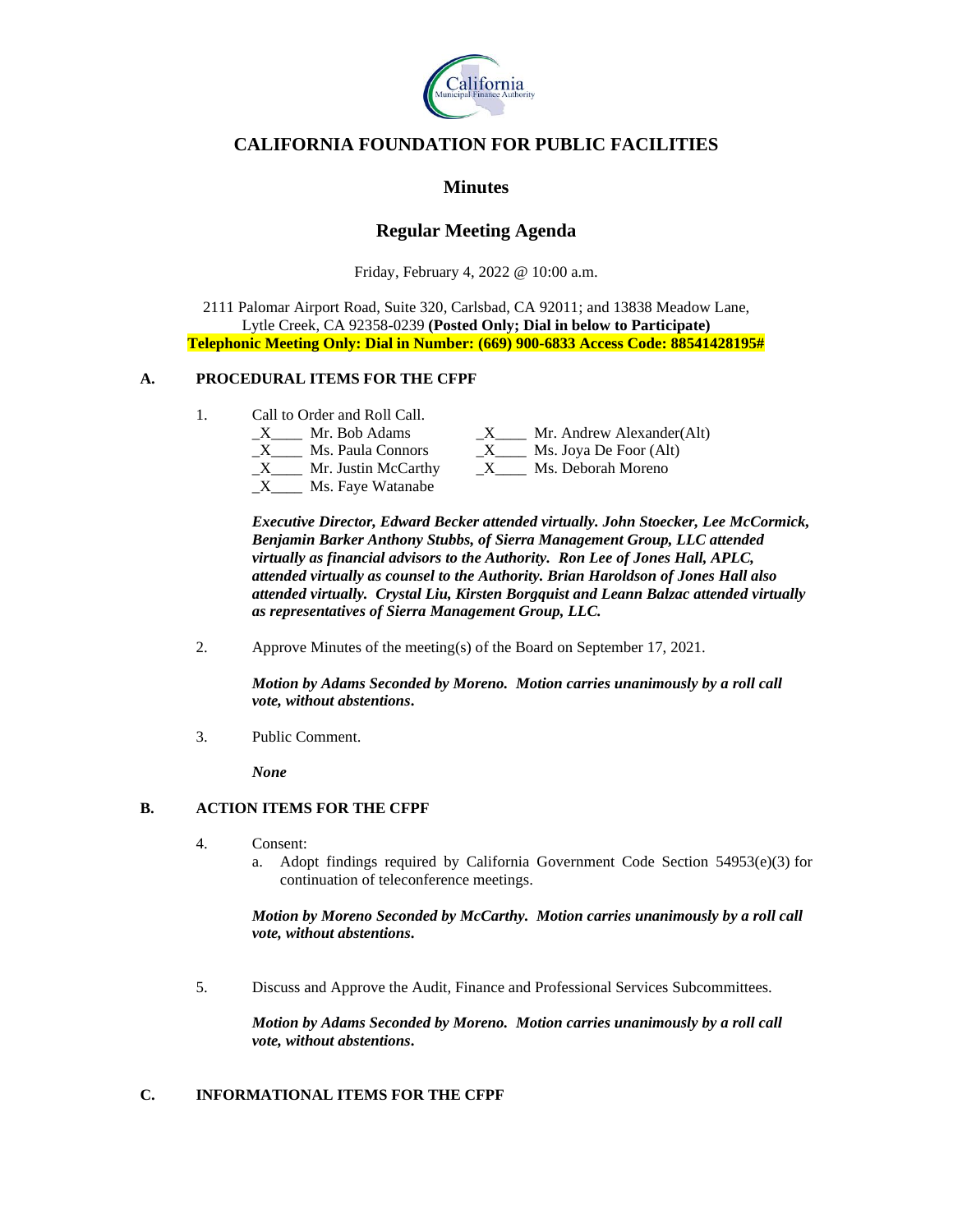- 6. Administrative Issues. a. Executive Director Report
- 7. Adjournment.

*Motion by Moreno Seconded by Adams. Motion carries unanimously by a roll call vote, without abstentions***.**

Address for public inspection of certain meeting materials distributed to the Board of Directors: 2111 Palomar Airport Road, Suite 320, Carlsbad, California 92011.

A request for disability-related modification or accommodation, including auxiliary aids or services, may be made by any person with a disability who requires a modification or accommodation in order to participate in the public meeting by contacting Matt France, (760) 502-0050, [mfrance@cmfa-ca.com,](mailto:mfrance@cmfa-ca.com) 2111 Palomar Airport Rd, Suite 320, Carlsbad, CA 92011.

This 1-page agenda was posted at \_\_\_\_\_\_\_\_\_\_\_\_\_\_\_\_\_\_\_\_\_\_\_\_\_\_\_\_\_ on \_\_\_\_\_\_\_\_\_\_\_\_, 2022 at \_\_\_\_\_\_\_\_\_\_\_\_\_\_\_. Signed \_\_\_\_\_\_\_\_\_\_\_\_\_\_\_\_\_.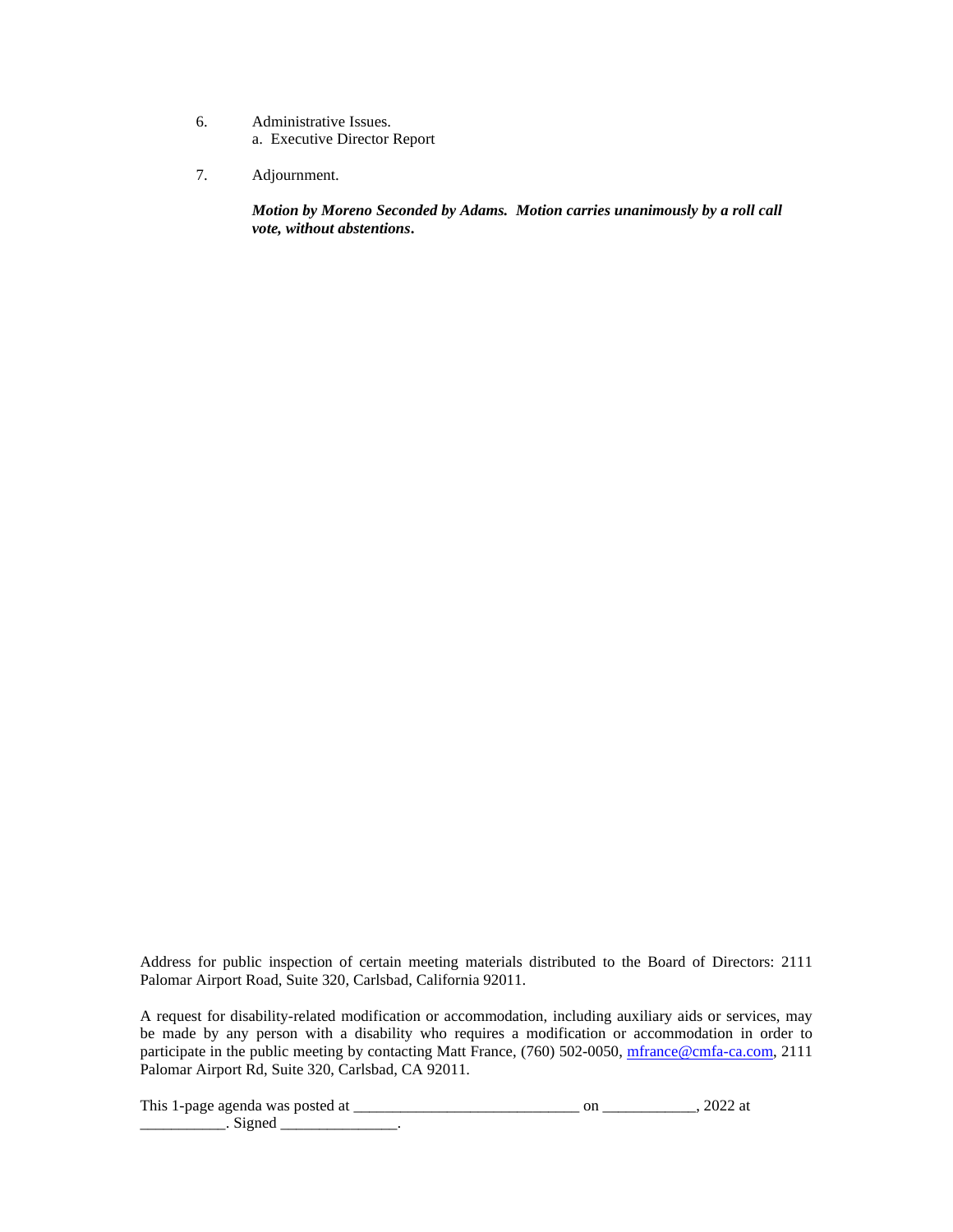

# **CMFA SPECIAL FINANCE AGENCY CMFA SPECIAL FINANCE AGENCY I CMFA SPECIAL FINANCE AGENCY VII CMFA SPECIAL FINANCE AGENCY VIII CMFA SPECIAL FINANCE AGENCY XII**

## **Minutes**

## **Regular Meeting Agendas**

Friday, February 4, 2022 @ 10:00 a.m.

2111 Palomar Airport Road, Suite 320, Carlsbad, CA 92011 **(Posted Only; Dial in below to Participate) Telephonic Meeting Only: Dial in Number: (669) 900-6833; 88541428195#**

The following agenda will be repeated for each of the above-named public agencies:

### **A. PROCEDURAL ITEMS FOR EACH AGENCY**

|  | Call to Order and Roll Call. |   |                            |  |  |  |
|--|------------------------------|---|----------------------------|--|--|--|
|  | Mr. Bob Adams                | X | Mr. Andrew Alexander(Alt.) |  |  |  |
|  | Ms. Paula Connors            | X | Ms. Joya De Foor (Alt.)    |  |  |  |
|  | Mr. Justin McCarthy          | X | Ms. Deborah Moreno         |  |  |  |
|  | Ms. Faye Watanabe            |   |                            |  |  |  |

*Executive Director, Edward Becker attended virtually. John Stoecker, Lee McCormick, Benjamin Barker Anthony Stubbs, of Sierra Management Group, LLC attended virtually as financial advisors to the Authority. Ron Lee of Jones Hall, APLC, attended virtually as counsel to the Authority. Brian Haroldson of Jones Hall also attended virtually. Crystal Liu, Kirsten Borgquist and Leann Balzac attended virtually as representatives of Sierra Management Group, LLC.*

2. Approve Minutes of the meeting(s) of the Board on 01/07/2022.

*Motion by Adams Seconded by McCarthy. Motion carries unanimously by a roll call vote, without abstentions***.**

3. Public Comment.

*None*

### **B. ACTION ITEMS FOR EACH AGENCY**

- 4. Consent:
	- a. Adopt findings required by California Government Code Section 54953(e)(3) for continuation of teleconference meetings.

CMFA Special Finance Agency-

*Motion by Adams Seconded by Moreno. Motion carries unanimously by a roll call vote, without abstentions***.**

CMFA Special Finance Agency I-